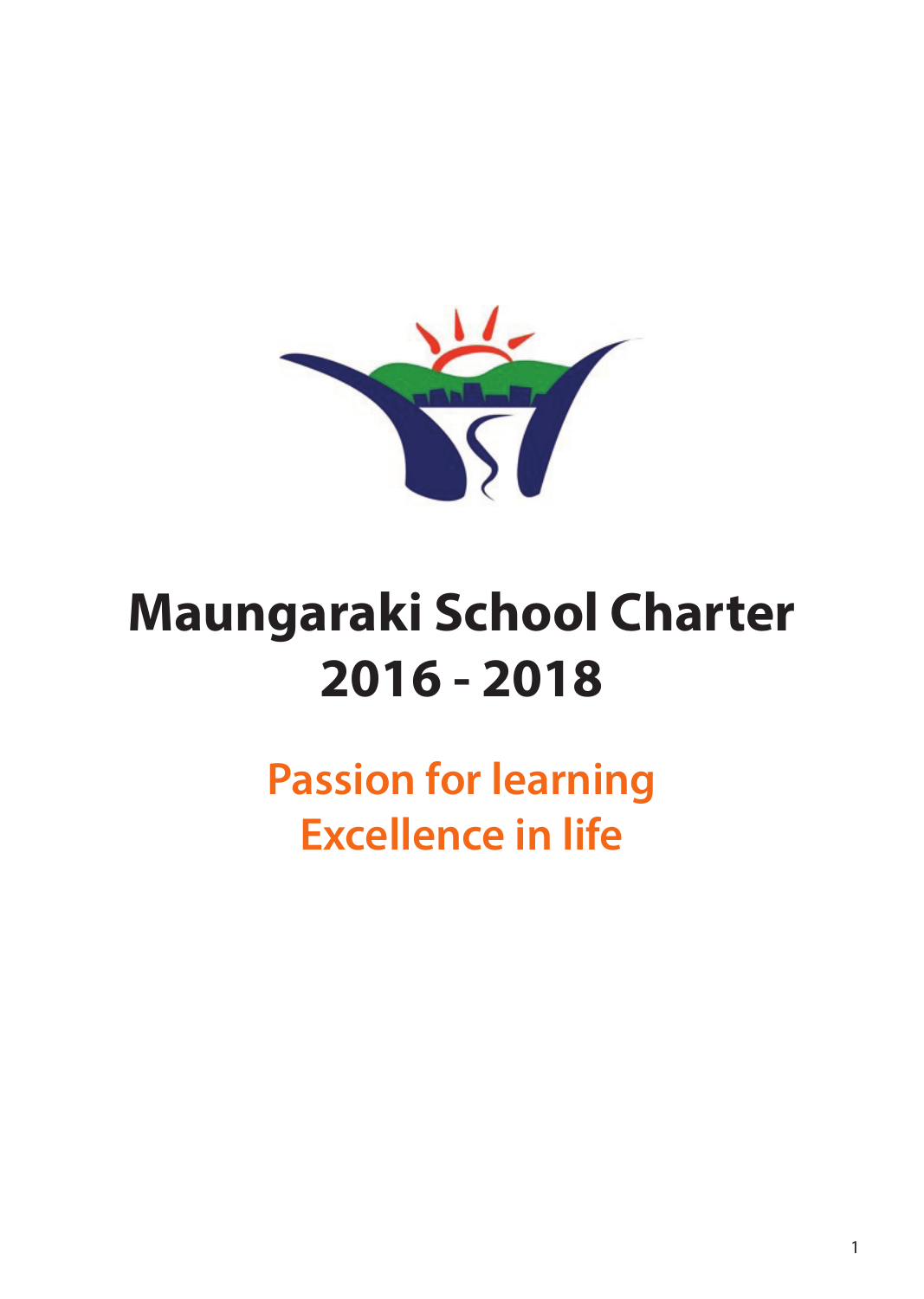

# **Table of Contents**

| <b>Our Vision</b>                                                  | 3              |
|--------------------------------------------------------------------|----------------|
|                                                                    |                |
| <b>Our Mission</b>                                                 | 3              |
| <b>Our Values</b>                                                  | 3              |
| <b>The Maungaraki Learner</b>                                      | $\overline{4}$ |
| <b>Strategic Aims</b>                                              |                |
| Aim 1we excel in Literacy and Mathematics                          | 5              |
| Aim 2 we retain a future focused teaching and learning environment | 6              |
| Aim 3we are the pride of the community                             | 7              |
| Aim 4 we develop the holistic child through balanced opportunities | 8              |
| <b>Our Commitment to the Treaty of Waitangi</b>                    | 9              |
| <b>Appendix: Our Context</b>                                       | 11             |
| Political                                                          | 11             |
| Economical                                                         | 11             |
| Social                                                             | 11             |
| Technological                                                      | 11             |
| Environmental                                                      | 12             |
| Legal                                                              | 12             |
| Operational                                                        | 12             |
| Media                                                              | 12             |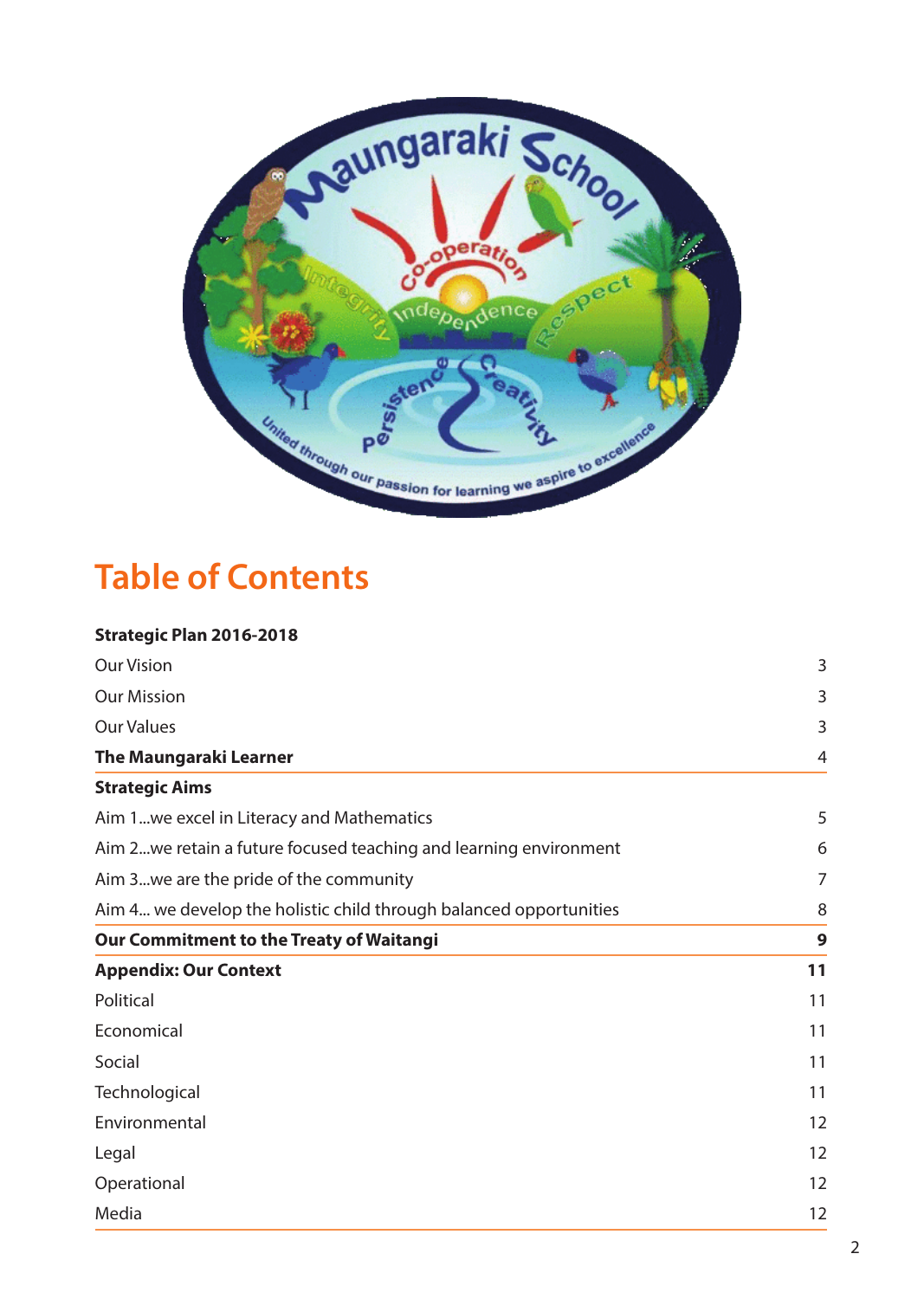# **Maungaraki School Strategic Plan 2016-2018**

The Maungaraki School community wants their children to grow up in a world in which their talents are unleashed on what matters most. We believe that it is our job to collectively help children to master Literacy and Mathematics, while preparing them for an ever changing and complex world.

We must provide them with an environment where they apply their learning in real world contexts. We must equip them with the skills to cope with uncertainty and differing perspectives, to be creative and innovative, to work with different kinds of people and to ask effective questions.

We are privileged to have responsibility for these children at a crucial age and value the support of our community as we continually strive to achieve our aims.

Through the initial stages of 2015 the school community was surveyed, and we, the staff and the Board, got together to review the vision, mission and values for Maungaraki School.

A great group of people came up with an excellent result that we are proud to put down in the Maungaraki School Strategic Plan. You will notice many similarities between the priorities of this plan and those of our previous plan.

The review we have carried out confirms the direction of the school, and reinforces our belief in the intent of our vision, mission and values. Let us share it with you...

#### **Our Vision**

Passion for Learning: Excellence in Life!

#### **Our Mission**

Together, we create a rich environment that inspires learners to seize present and future opportunities.

#### **Our Values**

Maungaraki School and its community identified a set of values that are important to us. We believe that everyone in and around our school should demonstrate these values.

**RESPECT** MANAAKI

**RELATIONSHIPS** WHANAUNGATANGA

**INDEPENDENCE** MANA MOTUHAKE

**PERSISTENCE** TU TONU

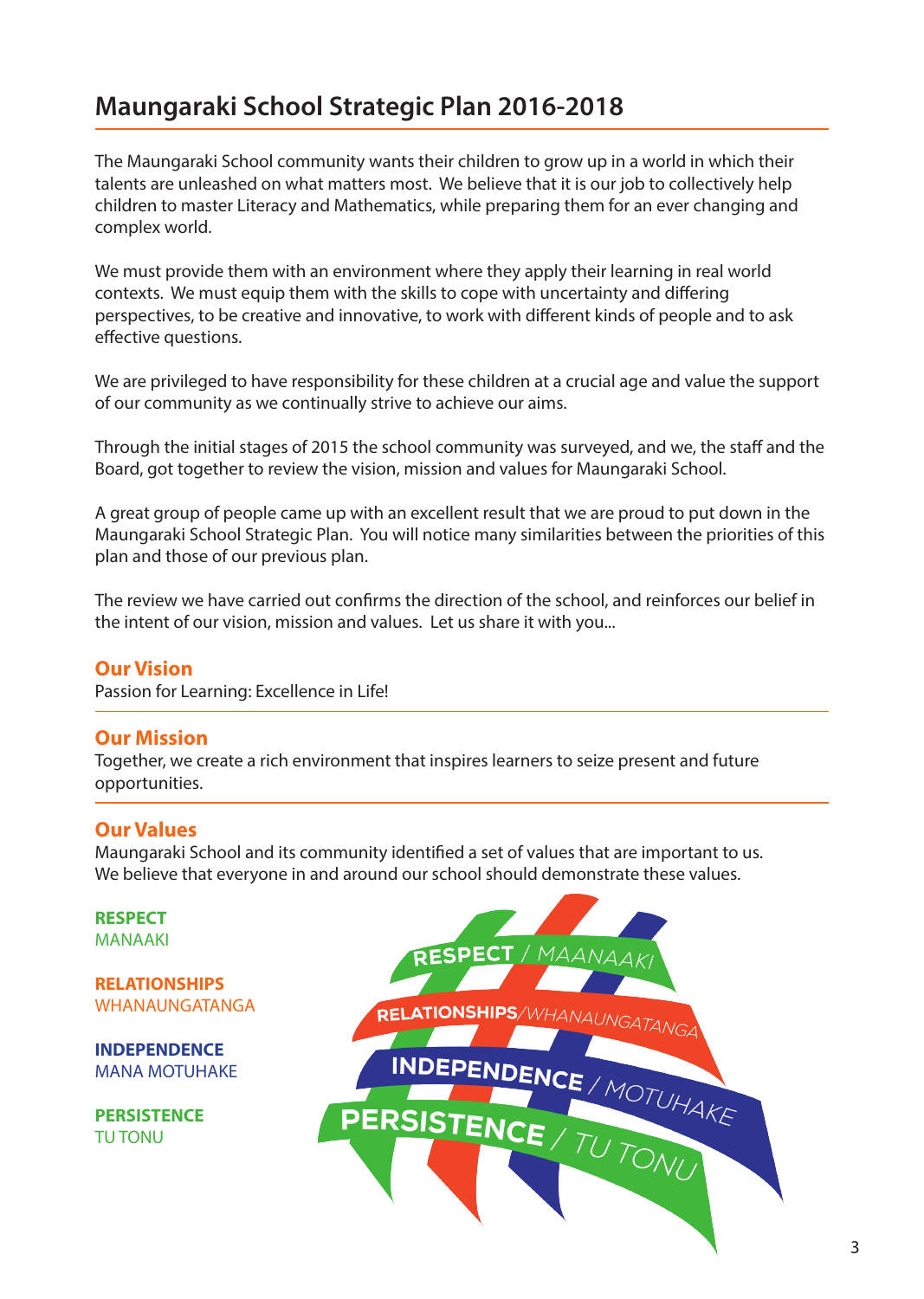# **The Maungaraki Learner - Our Graduate Profile**

By the time learners leave us at the end of Year 8, we expect they will have...

## The **Knowledge** to...

- Use Literacy and Numeracy skills at or above expected levels
- Be effective seekers and users of knowledge across the curriculum
- Make sensible choices in there use of ICT tools
- Connect with their own heritage and our national heritage
- • Think critically, creatively and reflectively
- • Manage themselves and their learning well
- Operate as socially-responsible citizens
- Communicate effectively in a variety of situations
- **Continue learning throughout life**
- Work with a wide range of people

### The **Skills** to...

- Have a growth mind set
- Care for ourselves and others
- Be curious about their world
- Be positive
- Care for our environment

### The **Attitude** to...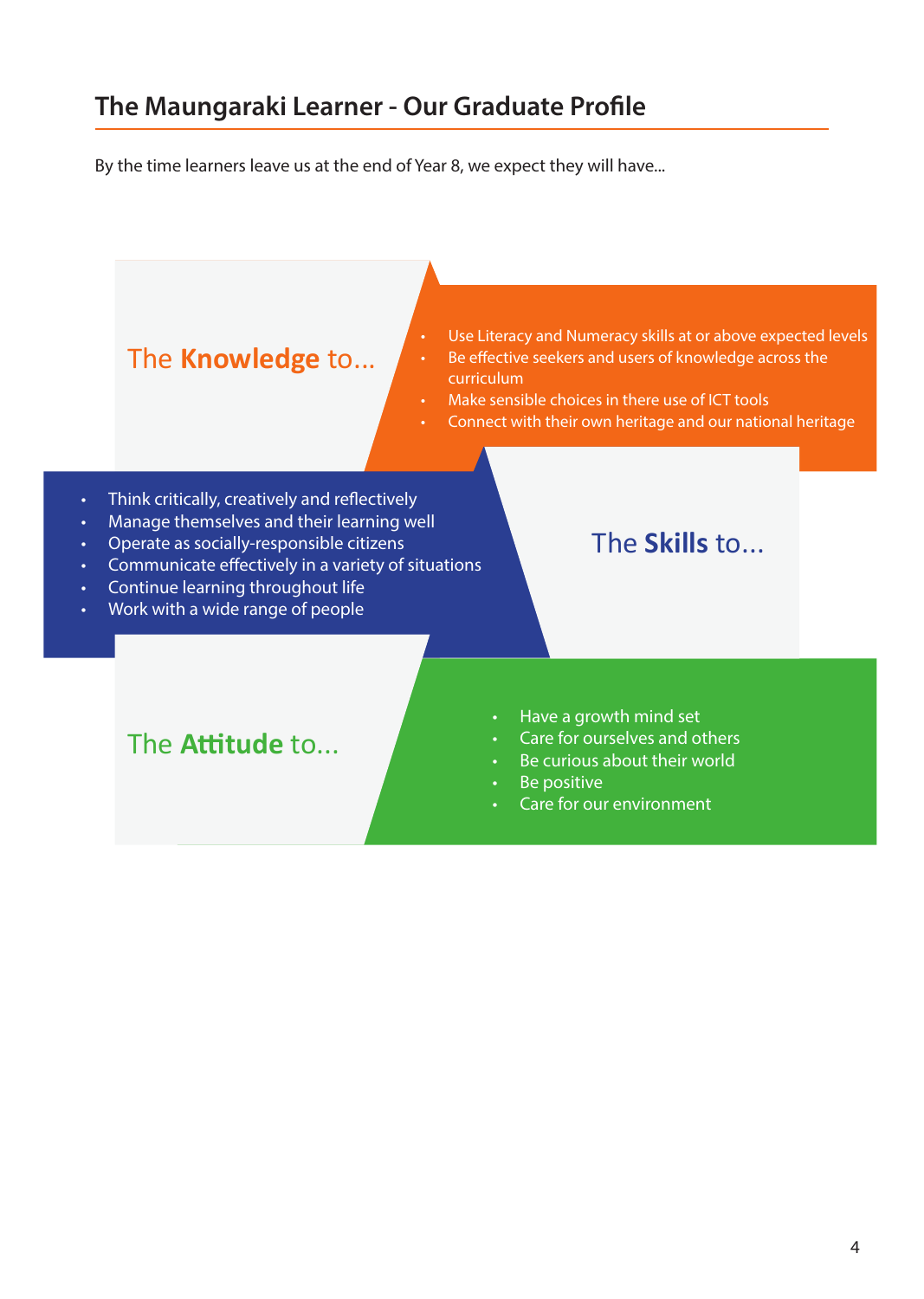| <b>Key Features</b><br>To achieve this goal we will                                                                                                                                                                                                                                                                                                                                                                                                                                                                                                                                                                                                                                                                                                                                                                          | <b>Key Performance Indicators</b><br>We will know we have achieved our goal when:                                                                                                                                                                                                                                                                                                                                                                                                                                                                                                                                                                                                                                                                                                                                                                                                                                 |  |  |
|------------------------------------------------------------------------------------------------------------------------------------------------------------------------------------------------------------------------------------------------------------------------------------------------------------------------------------------------------------------------------------------------------------------------------------------------------------------------------------------------------------------------------------------------------------------------------------------------------------------------------------------------------------------------------------------------------------------------------------------------------------------------------------------------------------------------------|-------------------------------------------------------------------------------------------------------------------------------------------------------------------------------------------------------------------------------------------------------------------------------------------------------------------------------------------------------------------------------------------------------------------------------------------------------------------------------------------------------------------------------------------------------------------------------------------------------------------------------------------------------------------------------------------------------------------------------------------------------------------------------------------------------------------------------------------------------------------------------------------------------------------|--|--|
| Ensure teaching is targeted at specific<br>learning needs.<br>Ensure teachers inquire into their<br>own practice, reflecting on this and<br>proactively implementing change.<br>Provide regular and effective reporting<br>$\bullet$<br>to all stakeholders - children, teachers,<br>parents and Board.<br>Provide adequate resourcing.<br>Promote parental involvement in<br>Mathematics and Literacy so that parents<br>may assist their children at home.<br>Review and manage class size and<br>support programmes as effectively as<br>we can.<br>Prioritise Professional Learning in<br>Literacy and Mathematics for all staff.<br>Provide Modern Learning<br>Environments (MLE) to allow for<br>effective modern teaching practices.<br>Use our environment to engage,<br>$\bullet$<br>motivate and inspire learners. | All Maungaraki school students are<br>$\bullet$<br>achieving at or above the National<br>Standards (or Individual Education<br>Plan IEP goals for special needs<br>students).<br>Teachers use 'evidence of impact' as a<br>$\bullet$<br>routine part of their practice.<br>Reporting to the Board reflects student<br>achievement trends.<br>Board reporting enables planning and<br>$\bullet$<br>resourcing decisions to be made.<br>There is regular reporting to parents<br>and students on progress and next<br>learning steps.<br>Programmes are in place to support<br>the full range of learning needs.<br>All classes are resourced to meet<br>$\bullet$<br>teaching and learning needs.<br>Parents, both current and prospective,<br>are applying their knowledge to assist<br>children at home.<br>Core learning time (Literacy and<br>Mathematics) is protected (particularly<br>in the junior school) |  |  |
|                                                                                                                                                                                                                                                                                                                                                                                                                                                                                                                                                                                                                                                                                                                                                                                                                              | Literacy and Mathematics professional<br>learning is a regular part of staff<br>meetings<br>Class sizes are managed effectively.<br>Teaching spaces are designed with<br>MLE criteria in mind.<br>Budget allows for updating of furniture<br>and equipment to meet MLE criteria.<br>Learning environment designs are<br>based on best practice and meet the                                                                                                                                                                                                                                                                                                                                                                                                                                                                                                                                                       |  |  |

 needs of modern learners.

#### **1. At Maungaraki School we excel in Literacy and Mathematics...**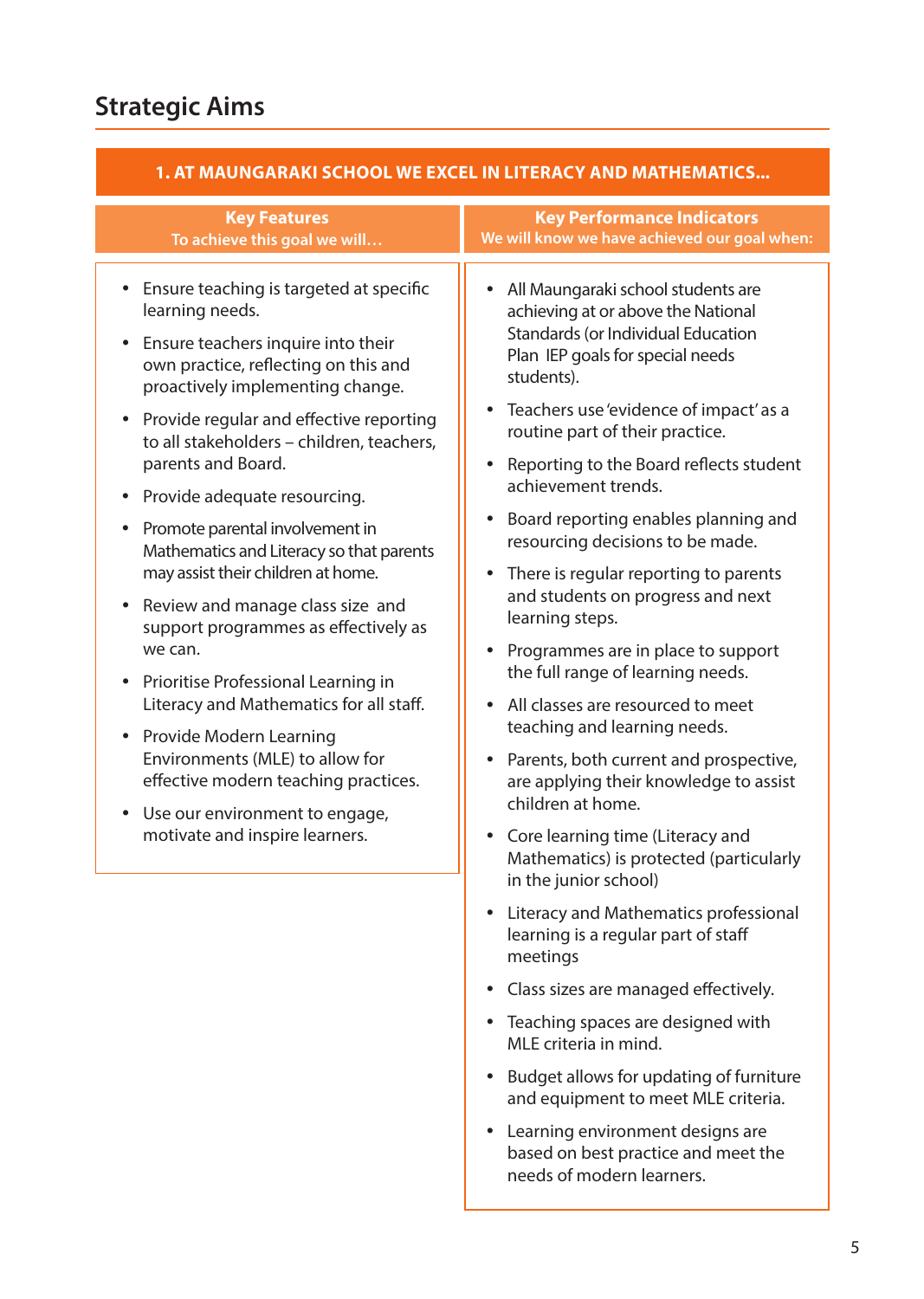| 2. AT MAUNGARAKI SCHOOL WE RETAIN A FUTURE FOCUSED TEACHING |
|-------------------------------------------------------------|
| <b>TAND LEARNING ENVIRONMENT</b>                            |

| <b>Key Features</b>                                                                              | <b>Key Performance Indicators</b>                                                           |
|--------------------------------------------------------------------------------------------------|---------------------------------------------------------------------------------------------|
| To achieve this goal we will:                                                                    | We will know we have achieved our goal when:                                                |
| Ensure learners are confident seekers                                                            | Appropriate tools are identified and                                                        |
| and users of knowledge.                                                                          | used for specific tasks.                                                                    |
| Continue to share our evolving                                                                   | Keep our community informed                                                                 |
| $\bullet$                                                                                        | $\bullet$                                                                                   |
| knowledge with the community.                                                                    | through social media, newsletters and                                                       |
| Collaborate and share ideas.<br>$\bullet$<br>Use technology as a meaningful part of<br>$\bullet$ | hui.<br>We are able to find creative and<br>$\bullet$                                       |
| everyday classroom life.                                                                         | innovative solutions to problems.                                                           |
| Develop creative, critical and reflective                                                        | We effectively use the Maungaraki                                                           |
| $\bullet$                                                                                        | $\bullet$                                                                                   |
| thinkers through all aspects of the<br>curriculum.                                               | School Inquiry model.<br>Elements of creativity and higher order<br>$\bullet$               |
| Empower students and staff to have                                                               | thinking are integrated across all areas                                                    |
| increasing ownership (and agency)                                                                | of the curriculum.                                                                          |
| over their learning.<br>Ensure we effectively use the tools to<br>$\bullet$                      | • We are self-regulated and adaptive<br>learners.                                           |
| develop higher order thinking.                                                                   | We question and challenge our                                                               |
| Provide resourcing and infrastructure                                                            | $\bullet$                                                                                   |
| $\bullet$                                                                                        | learning and their world.                                                                   |
| to enable access to information.                                                                 | We can evaluate the quality of the                                                          |
| Continue our commitment to ongoing                                                               | $\bullet$                                                                                   |
| $\bullet$                                                                                        | information we find and actively seek                                                       |
| professional learning.                                                                           | to improve it.                                                                              |
| Create and collaborate, locally,                                                                 | We are discerning in the information                                                        |
| $\bullet$                                                                                        | $\bullet$                                                                                   |
| nationally and globally.                                                                         | we access.                                                                                  |
| Provide Modern Learning                                                                          | We take calculated risks to be                                                              |
| $\bullet$                                                                                        | $\bullet$                                                                                   |
| Environments (MLE) to allow for                                                                  | innovative.                                                                                 |
| effective modern teaching practices.                                                             | We actively foster learning                                                                 |
| Use our environment to engage,                                                                   | $\bullet$                                                                                   |
| $\bullet$                                                                                        | partnerships with other educators and                                                       |
| motivate and inspire learners.                                                                   | learners.                                                                                   |
| Provide opportunities to develop                                                                 | Classrooms are designed with MLE                                                            |
| $\bullet$                                                                                        | $\bullet$                                                                                   |
| leadership skills.                                                                               | criteria in mind.<br>Our hard surface areas are upgraded<br>$\bullet$                       |
|                                                                                                  | to be functional and effective outdoor<br>learning spaces.                                  |
|                                                                                                  | Budget allows for updating of furniture<br>$\bullet$<br>and equipment to meet MLE criteria. |
|                                                                                                  | • We can celebrate achievement of past                                                      |

 Our community understands and can articulate what the school does.

 pupils.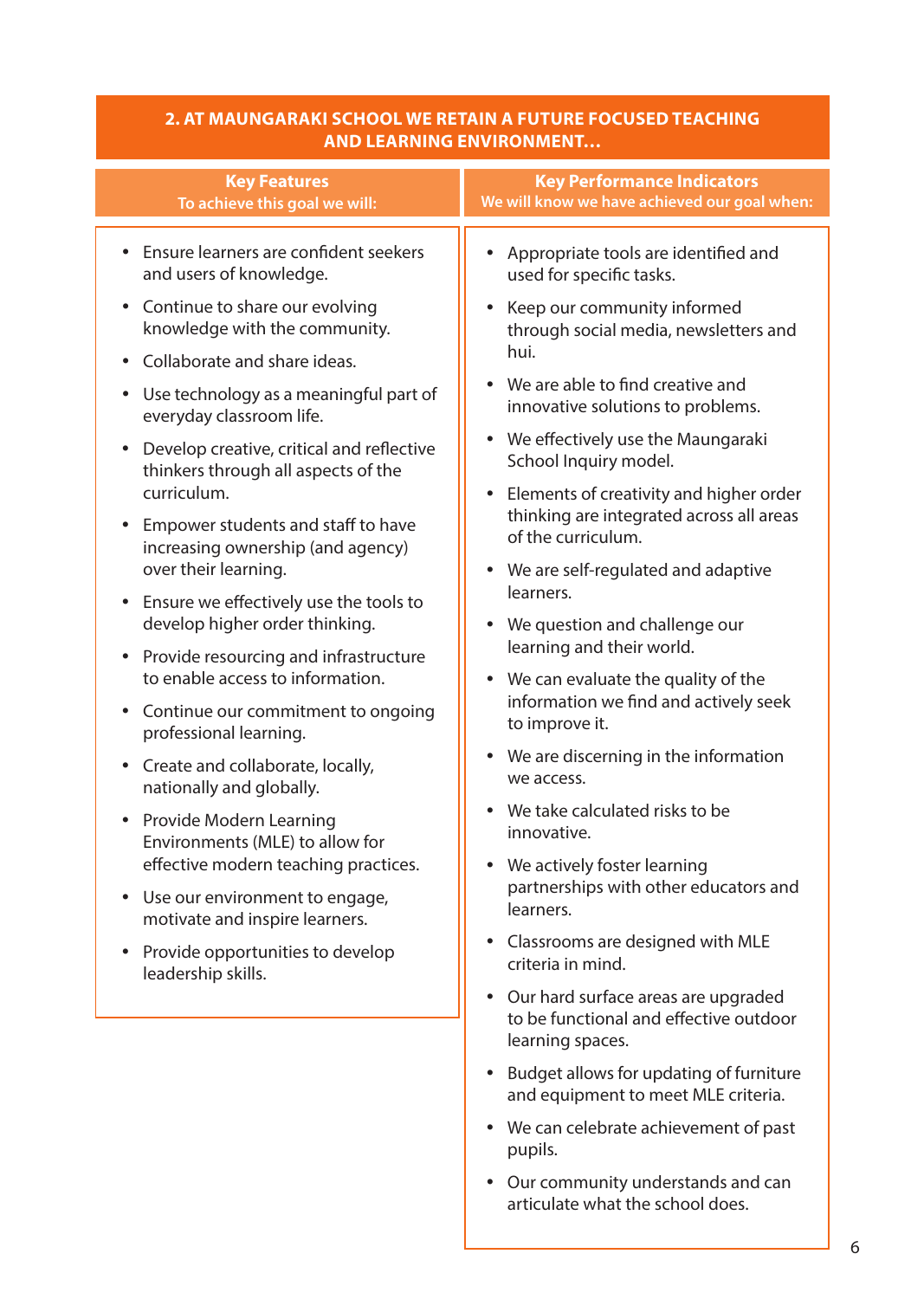| <b>Key Features</b><br>To achieve this goal we will                                                                                                                                                                                                                                                                                                                                                                                                                                                                                                                                                                                                                                    | <b>Key Performance Indicators</b><br>We will know we have achieved our goal when:                                                                                        |
|----------------------------------------------------------------------------------------------------------------------------------------------------------------------------------------------------------------------------------------------------------------------------------------------------------------------------------------------------------------------------------------------------------------------------------------------------------------------------------------------------------------------------------------------------------------------------------------------------------------------------------------------------------------------------------------|--------------------------------------------------------------------------------------------------------------------------------------------------------------------------|
| Take pride in our work, our school, our<br>$\bullet$<br>community and ourselves.<br>Recognise the place of Tangata<br>$\bullet$<br>Whenua as the indigenous peoples of<br>New Zealand.<br>Embrace the multicultural nature of<br>$\bullet$<br>our community.                                                                                                                                                                                                                                                                                                                                                                                                                           | We can talk about our own heritage /<br>$\bullet$<br>whakapapa and celebrate that diversity.<br>Tikanga Maori routines (eg: powhiri<br>$\bullet$                         |
|                                                                                                                                                                                                                                                                                                                                                                                                                                                                                                                                                                                                                                                                                        | etc) are a regular feature of school life.<br>We nourish partnerships with Home &<br>$\bullet$<br>School and Nga Kakano Puawai.                                          |
| Embed our values in the culture of the<br>$\bullet$<br>school.<br>Take responsibility for the health and<br>$\bullet$                                                                                                                                                                                                                                                                                                                                                                                                                                                                                                                                                                  | We support each other in our learning<br>$\bullet$<br>(Tuakana/Teina).<br>We are confident and capable<br>$\bullet$<br>contributors to the community.                    |
| wellbeing of ourselves and others.<br>Develop a strong positive profile in the<br>$\bullet$<br>wider community.<br>Encourage the community to be<br>$\bullet$<br>actively involved in the school.<br>Be environmentally responsible.<br>$\bullet$<br>Take responsibility for our actions<br>٠<br>through Restorative Practices.<br>Work effectively with our partners, e.g<br>$\bullet$<br>HCC, MOE, MCA.<br>Ensure our physical environment is<br>$\bullet$<br>tidy, attractive and meets our learning<br>needs.<br>Take pride in children's learning<br>through our classroom displays.<br>Form reciprocal relationships with local<br>$\bullet$<br>businesses and community groups. | We can talk explicitly about our values<br>$\bullet$<br>and put them into practice.<br>We are inclusive in all school activities.<br>$\bullet$                           |
|                                                                                                                                                                                                                                                                                                                                                                                                                                                                                                                                                                                                                                                                                        | We take constructive feedback in our<br>stride.                                                                                                                          |
|                                                                                                                                                                                                                                                                                                                                                                                                                                                                                                                                                                                                                                                                                        | We express our feelings appropriately.<br>$\bullet$<br>We are recognised for our ability to<br>$\bullet$<br>make a difference to others.                                 |
|                                                                                                                                                                                                                                                                                                                                                                                                                                                                                                                                                                                                                                                                                        | We are excited to come to school.<br>$\bullet$<br>Bullying is non-existent in the school<br>$\bullet$<br>environment.                                                    |
|                                                                                                                                                                                                                                                                                                                                                                                                                                                                                                                                                                                                                                                                                        | The school is an active participant at<br>community events.<br>Staff and students use Restorative<br>$\bullet$                                                           |
|                                                                                                                                                                                                                                                                                                                                                                                                                                                                                                                                                                                                                                                                                        | Practices when solving problems.<br>We use the expertise of community<br>$\bullet$<br>members and groups whenever<br>possible to provide a wide range of<br>experiences. |
|                                                                                                                                                                                                                                                                                                                                                                                                                                                                                                                                                                                                                                                                                        | We achieve our Green-Gold<br>$\bullet$<br>Enviroschools award.                                                                                                           |
|                                                                                                                                                                                                                                                                                                                                                                                                                                                                                                                                                                                                                                                                                        | • Our hard surface areas are upgraded to<br>be functional and more attractive.                                                                                           |
|                                                                                                                                                                                                                                                                                                                                                                                                                                                                                                                                                                                                                                                                                        | We respect and take pride in our<br>$\bullet$<br>surroundings.                                                                                                           |

#### **3. At Maungaraki School we are the pride of our community…**

 The school grounds are easy care and enhance the local environment.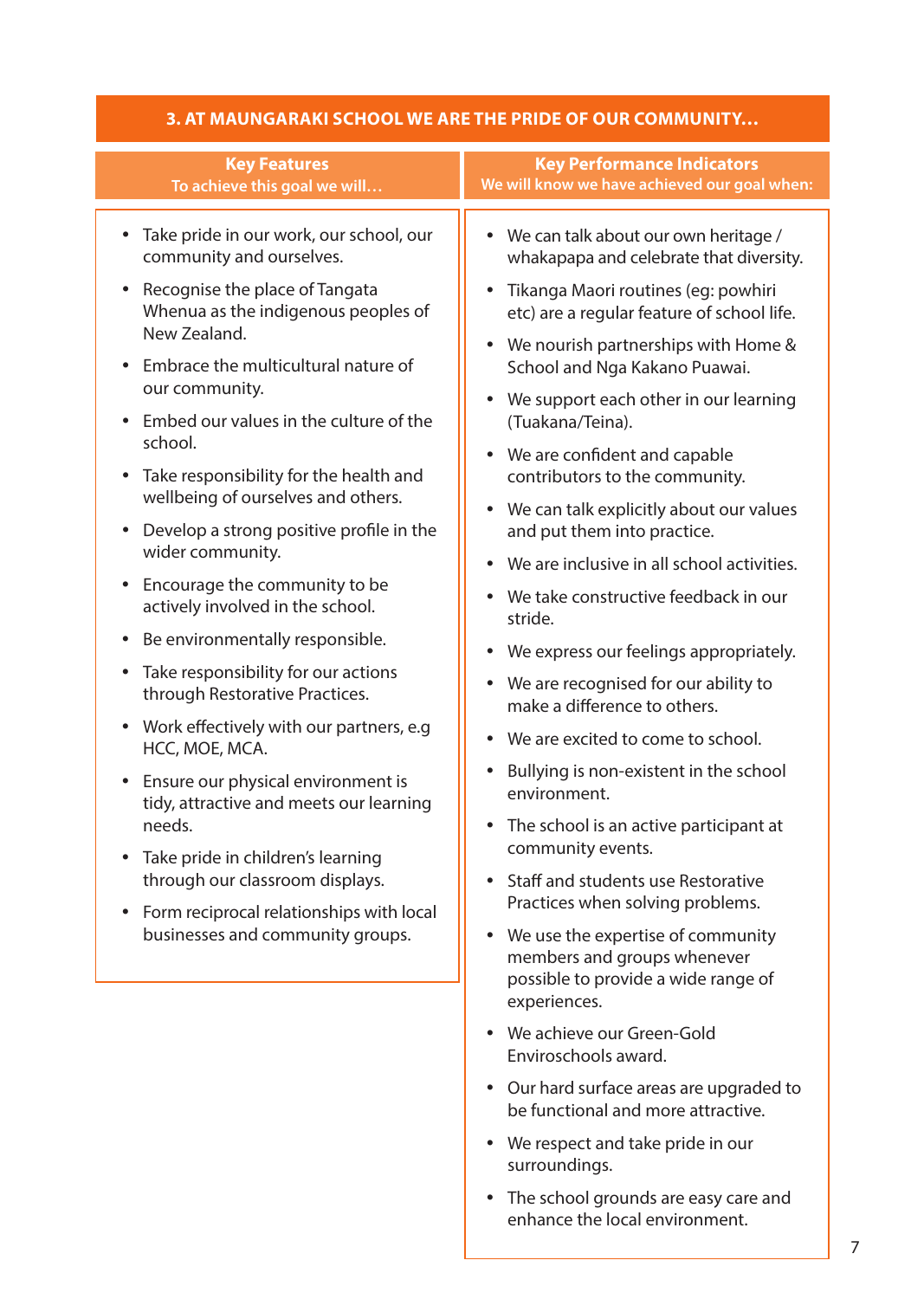# **4. At Maungaraki School we develop the holistic child**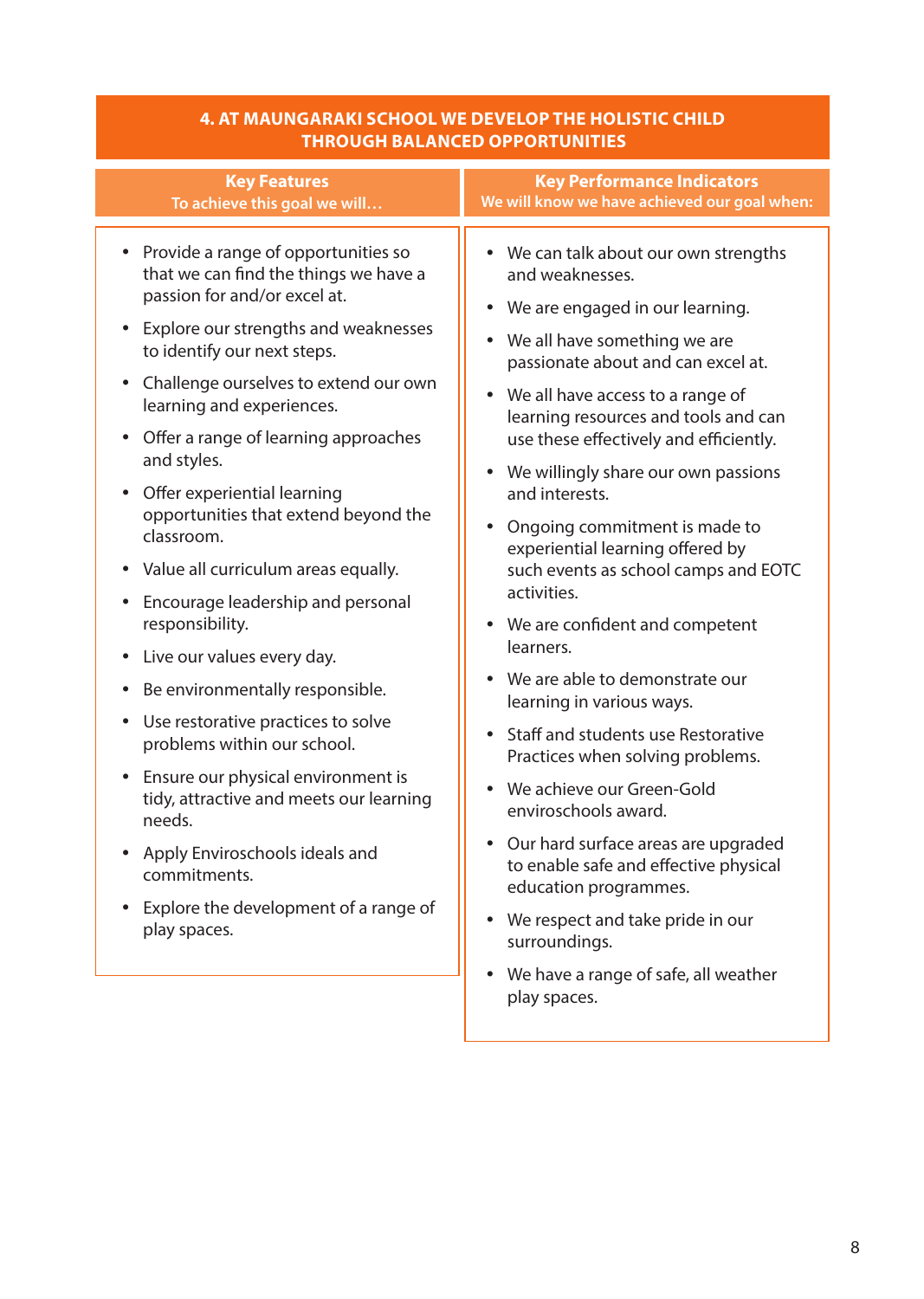Maungaraki School recognises the importance of New Zealand's cultural diversity and the unique position of Maori as Tangata Whenua. As a school we demonstrate our commitment to the principles of the Treaty of Waitangi through:

| <b>Participation</b><br>(Whai wahi)                                                                                                                                                                                                                                                                                                                                                              | <b>Partnerships</b><br>(Whanaungatanga)                                                                                                                                                                                                                                   | <b>Protection</b><br>(Aroha)                                                                                                                                                                                                                                                         |  |
|--------------------------------------------------------------------------------------------------------------------------------------------------------------------------------------------------------------------------------------------------------------------------------------------------------------------------------------------------------------------------------------------------|---------------------------------------------------------------------------------------------------------------------------------------------------------------------------------------------------------------------------------------------------------------------------|--------------------------------------------------------------------------------------------------------------------------------------------------------------------------------------------------------------------------------------------------------------------------------------|--|
| <b>AT A CLASSROOM LEVEL</b>                                                                                                                                                                                                                                                                                                                                                                      |                                                                                                                                                                                                                                                                           |                                                                                                                                                                                                                                                                                      |  |
| Equitable opportunities<br>to participate, share,<br>contribute (No-one gets<br>missed out)<br>Teachers use every day<br>Te Reo in their classrooms<br>Student use of Te Reo<br>Maori is encouraged and<br>celebrated<br>Sharing our Maori learning<br>on classroom blogs                                                                                                                        | Tuakana-teina relationships<br>are encouraged; both<br>amongst students and<br>teachers<br>Know our learners - build<br>positive relationships<br>Use Nga Kakano Puawai*<br>connections to bring<br>people into the school as<br>quest speakers etc                       | Explicitly teach Te Reo,<br>Kapahaka and Tikanga<br>Use shared kawa<br>throughout the school day<br>(eg: Karakia)<br>Teachers feel safe to be<br>learners in all things Maori<br><b>Teachers understand</b><br>and apply cultural<br>competencies (Tataiako) in<br>everyday practice |  |
| <b>ACROSS THE WHOLE SCHOOL</b>                                                                                                                                                                                                                                                                                                                                                                   |                                                                                                                                                                                                                                                                           |                                                                                                                                                                                                                                                                                      |  |
| All learners are included in<br>weekly Kapa haka sessions<br>Providing students<br>with experiences and<br>understandings in cultural<br>traditions, language and<br>local history (including<br>Noho Marae when possible)<br>We celebrate & take<br>pride in all things Maori,<br>including school wide<br>celebrations of significant<br>events such as Matariki and<br>Te Wiki o Te Reo Maori | We have an emphasis<br>on strong home school<br>partnerships for all learners<br>and encourage the<br>involvement of extended<br>whanau<br>Teachers understand<br>and apply cultural<br>competencies (Tataiako) in<br>everyday practice<br>We have an open-door<br>policy | Reflecting on the unique<br>place of Maori within our<br>policy documentation,<br>procedures and curriculum<br>statements<br>Te Reo and Tikanga Maori<br>is a valued and regular<br>part of staff development<br>programmes                                                          |  |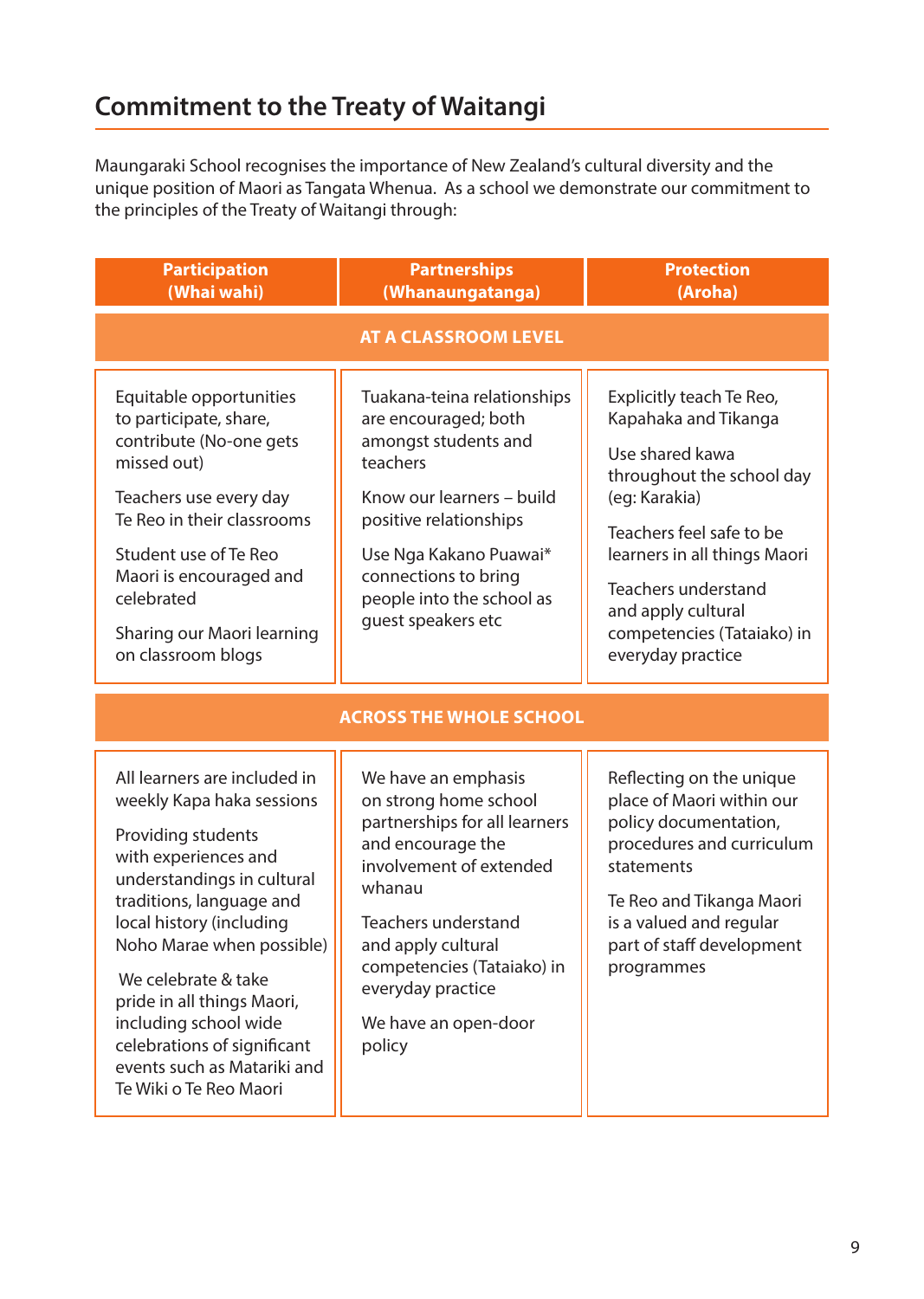| <b>WHANAU &amp; COMMUNITY INVOLVEMENT</b>                                                                                              |                                                                                                                                                                                                         |                                                                                                                                                                |  |
|----------------------------------------------------------------------------------------------------------------------------------------|---------------------------------------------------------------------------------------------------------------------------------------------------------------------------------------------------------|----------------------------------------------------------------------------------------------------------------------------------------------------------------|--|
| Nga Kakano Puawai*<br>help to plan activities and<br>events to support the<br>involvement of the wider<br>community in things<br>Maori | Nga Kakano Puawai* hui<br>are a regular feature of<br>each term calendar<br>Established links with<br>marae (Hau Ariki &<br>Waiwhetu)<br>Consultation with our<br>Maori community on a<br>regular basis | A strong emphasis on<br>Whanaungatanga<br>- relationships and<br>connections with our<br>families and wider<br>community are valued<br>and actively encouraged |  |

*\*Nga Kakano Puawai* is the name of our whanau group. Nga Kakano Puawai means"The seed that flourishes". The group's purpose is to support the school in raising the profile of things Maori for learners, staff and the wider school community.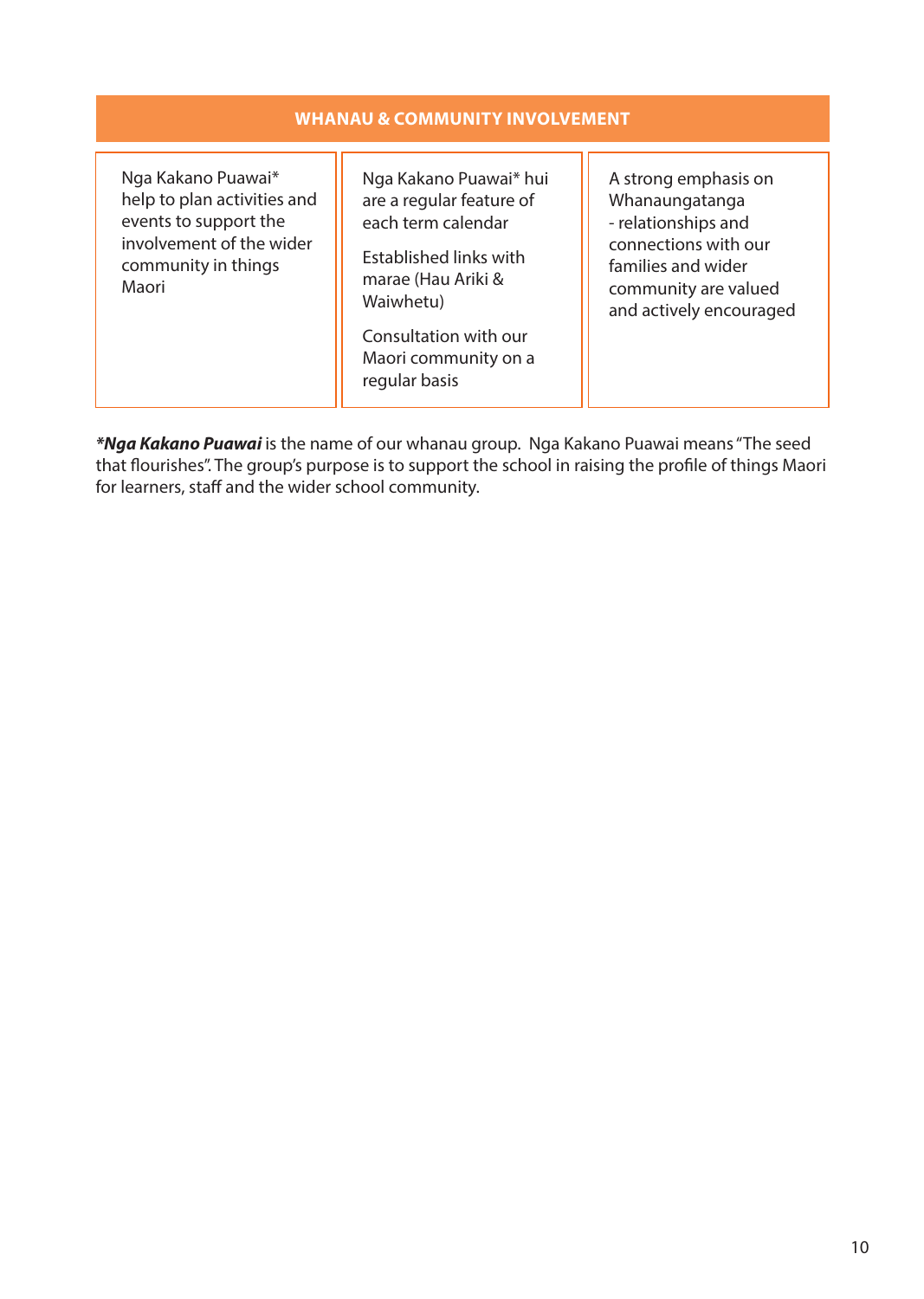This section outlines specific aspects within the Maungaraki School environment, which will positively and negatively impact on the way we operate.

#### **Political**

- The political environment in New Zealand is stable, however it will be necessary for the school to continue to demonstrate an ongoing preparedness to adapt to a changing Education sector and environment.
- Of particular relevance for the school will be:
	- The Decile Funding review;
	- Board of Trustees Governance structure review, and
	- The Investing in Education Success (IES) Joint Initiative.
- We will continue to review and update our policies and processes to reflect relevant legislation in the future.

#### **Economic**

- We have a great community which provides financial support for the school in many ways, for example through Home and School initiatives.
- Changes to the decile funding system may require modification of the school's approach to budgeting.
- While being on the hill ensures a great community feel to the school, the reduced community size can cause fundraising challenges.
- • As with many schools, some in the community are hesitant to financially contribute to the school, given New Zealand's free education culture and system.
- The school is considering fundraising options for several big ticket items that need a significant financial investment (e.g. all courts and hard surfaces).
- • We are a growing and popular school, and will need to continue to manage the challenges of future roll growth and lead times for new teaching spaces.

#### **Social**

- Our school community is highly multicultural with 22 ethnicities represented.
- We belong to a community with high expectations of the school.
- Our community consists of many families with two parents working outside the area (e.g. in Wellington CBD), meaning we need to communicate school events well in advance and be flexible in our arrangement of these.
- With a growing school and two smaller year group cohorts going through Year 6/7, we will need to carefully manage a small leap in roll (approx. 15) in 2017 and again in 2018 asthese children move through the school and are replaced by the current large year groups of over 40.
- Increasing use of social media creates opportunities for learning and the school, as well as challenges to ensure it's a positive experience for all students.

#### **Technological**

- We live in a time of constant change, and the school must work to take advantage of all learning opportunities this presents by meeting the cost, time, and energy commitments needed to remain technologically current.
- Increasing children's access to their own devices provides great learning opportunities. Likewise, the potential risks (such as possible bullying) must be mitigated and managed positively and proactively by the school.
- Balancing innovation with the needs for dependability, responsible practices and security is important, but complex. The school must protect the information we collect and the security